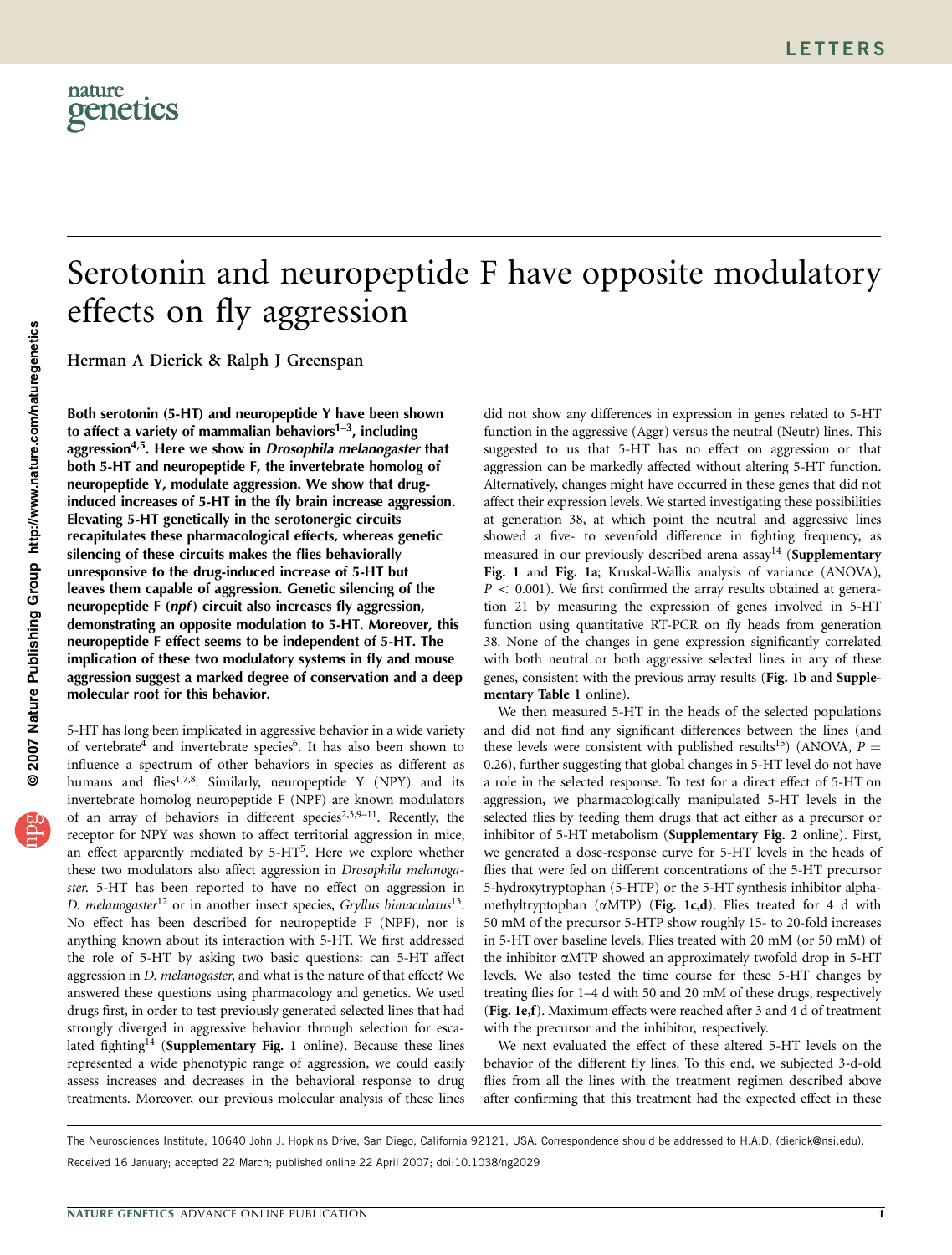

Figure 1 Fighting frequency and pharmacological manipulation of 5-HT levels in fly heads from generation 38. (a) Fighting frequencies of the neutral (Neutr; open bars) and aggressive (Aggr; filled gray bars) lines at Gen38. Aggressive lines have significantly higher fighting frequencies than the neutral lines (Kruskal-Wallis ANOVA,  $P < 0.001$ ). (b) Expression analysis of nine genes involved in 5-HT function averaged for both aggressive lines (filled gray bars) and normalized against both neutral lines (dotted line), set to the unit value. The dashed lines represent the 95% confidence interval for the neutral lines. Error bars represent the 95% confidence interval for the aggressive lines. None of the genes shows significantly different expression levels in the averaged aggressive lines compared with the averaged neutral lines. (c) Dose-response curve for 5-HTP (4-d treatment). Letters above each bar indicate significantly different groups (ANOVA,  $P < 0.0001$ ). (d) Dose-response curve for  $\alpha$ MTP (4-d treatment). Letters above each bar denote significance as in c (ANOVA,  $P < 0.0001$ ). (e) Time course for 5-HTP (50 mM). Letters above each point indicate significance as in c and d (ANOVA,  $P < 0.001$ ). (f) Time course for  $\alpha$ MTP (20 mM). Untreated levels are significantly higher than after 4 d of treatment (ANOVA,  $P < 0.01$ ). (g) All the selected lines (filled black bars) have significantly higher levels of 5-HT compared with the baseline (open bars) after 4 d of treatment with 50 mM 5-HTP (Student's t test,  $P < 0.0001$ ). (h) All the selected lines (filled black bars) have significantly lower levels of 5-HT after 4 d of treatment with 20 mM  $\alpha$ MTP compared with baseline (open bars) (Student's t test,  $P < 0.05$ ). Baseline 5-HT levels in heads of the different lines are not significantly different (ANOVA,  $P = 0.26$ ).

lines (Fig. 1g,h; Student's t test,  $P < 0.0001$  for 5-HTP treatment and  $P$  < 0.05 for  $\alpha$ MTP treatment). We then behaviorally tested the treated flies in the arena assay and found that all the lines treated with 5-HTP showed significantly higher fighting frequencies than untreated flies (Fig. 2a, Kruskal-Wallis ANOVA,  $P < 0.001$  for all lines). In contrast, flies treated with the 5-HT synthesis inhibitor had only modestly lower fighting frequencies compared with their untreated controls (although not significantly so) (Fig. 2a), suggesting that 5-HT may not be necessary for aggression. We also found that 5-HTP affected the intensity of fighting as seen in the increased frequencies of escalations in the arena assay in all but one of the lines (Fig. 2b). These results clearly demonstrate that 5-HT has at least an enhancing role in fly aggression, affecting all aspects of aggressive behavior (latency and index are also changed significantly upon 5-HTP treatment (data not shown)) and suggesting that the effect is central. Moreover, all the lines responded similarly to the drug feeding, as shown by the linear regression of the treated versus untreated fighting frequencies for both drugs (Fig. 2c,d,  $P < 0.01$ ). Thus, over a



Figure 2 5-HTP increases aggression in a linear manner in the selected lines. (a) Mean fighting frequencies in flies from the selected lines from generations 37–38, as assessed by 15-min arena assay. Open bars represent untreated flies; filled gray bars represent flies treated for 4 d with 50 mM 5-HTP; filled black bars represent flies treated for 4 d with 20 mM of  $\alpha$ MTP. Error bars represent s.e.m. Asterisks denote statistically significant increases in fighting frequency compared with untreated and  $\alpha$ MTP-treated flies (Kruskal-Wallis ANOVA,  $P < 0.001$  for all lines,  $n =$  minimum of 70 pairs). (b) Mean escalation frequencies in untreated and 5-HTP–treated flies from the selected lines, as assessed by 15-min arena assay. Open bars represent untreated flies that engaged in escalations in 15-min arena assay; filled gray bars represent flies treated for 4 d with 50 mM of 5-HTP. Error bars represent s.e.m. Asterisks denote statistically significant increases in fighting frequency compared with untreated flies (Kruskal-Wallis ANOVA,  $P < 0.01$  for all lines,  $n =$  minimum of 70 pairs). (c) Linear regression of fighting frequencies of untreated versus 5-HTP precursor-treated flies  $(P < 0.01)$ . Gray line connects the predicted values (gray squares). Black dots represent the actual data (± s.e.m.). All lines respond similarly to the 5-HTP treatment. (d) Linear regression of fighting frequencies of untreated versus  $\alpha$ MTP inhibitor–treated flies ( $P < 0.001$ ). Gray line connects the predicted values (gray squares). Black dots represent the actual data  $(\pm$  s.e.m.).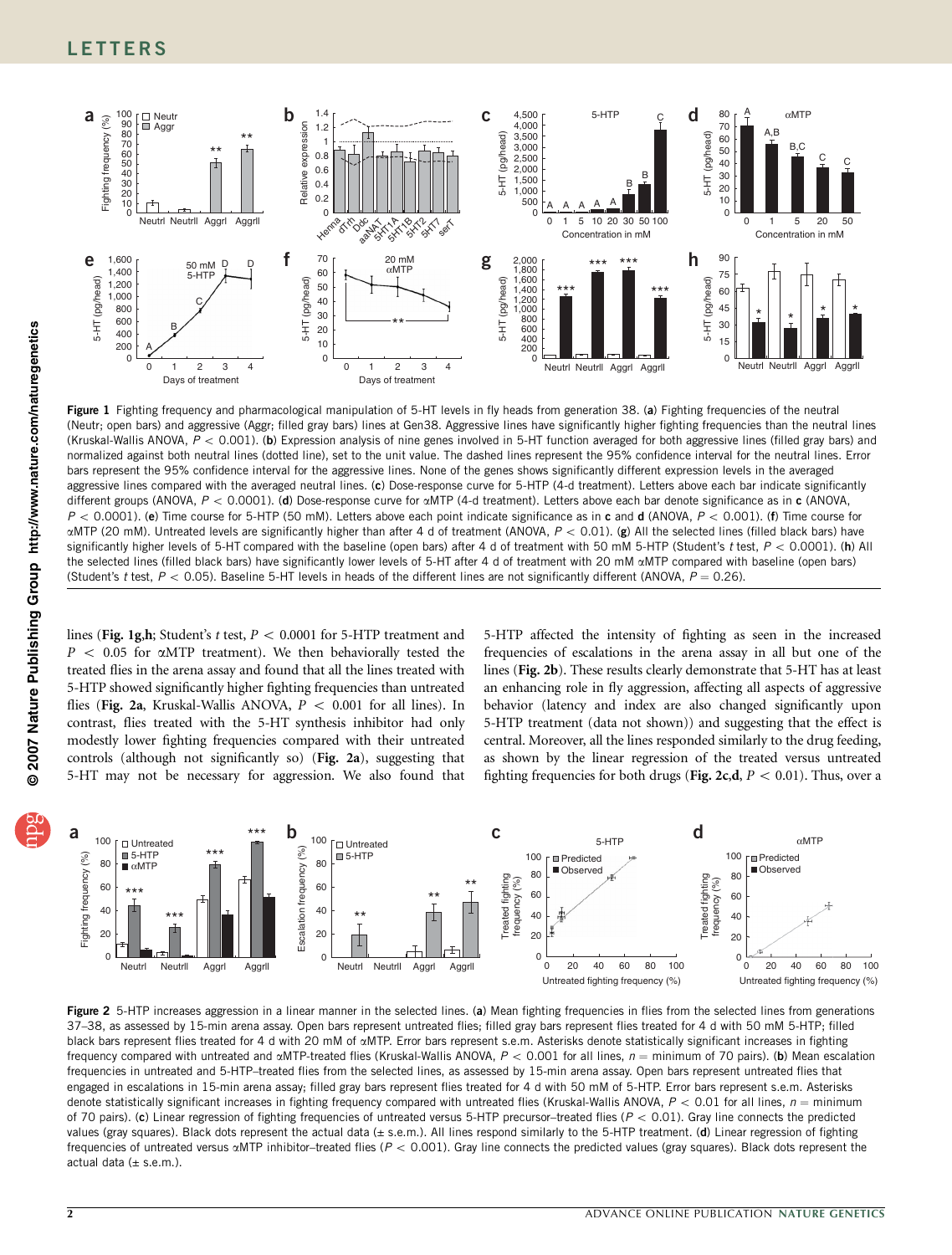

40-fold range around normal 5-HT concentrations (0.5-fold to 20-fold), all of the selected lines respond in a predictable linear fashion. This suggests that the aggression differences between the lines depend on another mechanism within these flies that has undergone a selected change that can be further enhanced by 5-HT. This would predict that shutting down 5-HT in the brain would leave that mechanism (and thus the potential for aggressive behavior) intact, as suggested by the inhibitor experiment (Fig. 2a).

To test this directly, we evaluated whether 5-HT circuits are required for aggressive behavior in D. melanogaster. We performed these experiments outside the context of the selected lines. We targeted the serotonergic circuits in the fly brain by means of the binary GAL4/ UAS system<sup>16</sup>. First, we genetically recapitulated the drug-induced increase in aggression by expressing the rate-limiting enzyme in 5-HT synthesis in the relevant neurons of the brain. To do this, we used the Dopa decarboxylase driver line (Ddc-GAL417). Dopa decarboxylase is expressed in both 5-HT- and dopamine-producing neurons as it catalyzes the final conversion of both  $5-HT^{18}$  (Supplementary Fig. 2) and dopamine<sup>19</sup> in the fly. The rate-limiting step in 5-HT synthesis is catalyzed by tryptophan hydroxylase, which converts tryptophan into 5-HTP<sup>18</sup>. This genetic manipulation results in a change in 5-HT levels that, compared with the effects of precursor treatment, is more in the physiological range, as 5-HT levels in the heads of these flies differ from levels in their control counterparts by less than twofold<sup>7</sup>. Driving UAS-dTrh in the serotonergic and dopaminergic neurons with Ddc-GAL4 significantly increased fighting frequency compared with fighting frequency in controls that carried only one component of the binary expression system (Ddc-GAL4 or UAS-dTrh, Fig. 3a, Kruskal-Wallis ANOVA,  $P < 0.01$ ). To exclude that this effect is due to the dopaminergic component of the Ddc circuit, we expressed UAS-dTrh exclusively in the dopaminergic neurons using the Tyrosine hydroxylase driver (Th-GAL4), which drives expression of GAL4 in the Thexpressing cells that are known to be dopaminergic<sup>20</sup>. These flies did not show any significant increase in fighting frequency over controls (Fig. 3a).

Next, we evaluated the effect of silencing these same circuits (Ddc and Th) by expressing tetanus toxin light chain (UAS-TeTxLC or UAS-TNT), which has been shown to silence neurons through the inhibition of evoked synaptic release<sup>21</sup>. Males derived from *Ddc-GAL4*  $\times$ UAS-TNT crosses showed very low levels of aggression, although not significantly lower than controls (Fig. 3b, Kruskal-Wallis ANOVA,  $P = 0.15$ ). However, when these Ddc-GAL4/UAS-TNT flies were treated with 5-HTP precursor, their fighting frequencies did not increase significantly, whereas fighting frequencies of all the other lines did increase (Fig. 3b, Kruskal-Wallis ANOVA,  $P < 0.05$ ). It is not likely that this lack of responsiveness is due to the simultaneous silencing of the 5-HT and dopamine circuits, as flies treated with the

dopamine synthesis inhibitor 3ITY still strongly respond to 5-HTP precursor (data not shown). These data further support that 5-HT is indeed capable of modulating aggression. Moreover, the fact that Ddc-GAL4/UAS-TNT flies still fight, albeit at low frequency, demonstrates that 5-HT is not required for aggression. The low remaining fighting frequency is not due to ineffective silencing of the circuit, because the Ddc-GAL4/UAS-TNT flies were the only ones in this study that did not respond to treatment with 5-HTP, demonstrating that the circuit is indeed silenced (Supplementary Fig. 3 online).

We next asked whether *neuropeptide*  $F$  (*npf*), the fly homolog of mammalian neuropeptide Y (NPY), might also affect fly aggressive behavior. Several reasons prompted us to consider npf. First, like its mammalian homolog NPY and like 5-HT, npf has been implicated in the modulation of a variety of physiological processes and behaviors<sup>1-3,7-11</sup>. Second, a knockout of one of the receptors for mammalian NPY (NPYR1) was shown to significantly increase territorial aggressive behavior in mice, an effect that appeared to be mediated by 5-HT<sup>5</sup>. Finally, *D. melanogaster npf* has a sex-specific expression pattern<sup>11</sup>, and aggression in  $D$ . melanogaster, as in other species, has been shown to have both qualitative and quantitative gender differences<sup>22,23</sup>. We first measured the effect of synaptically silencing the npf circuit by crossing npf-GAL4 (ref. 9) flies to the UAS-TNT flies described above. Males derived from this cross showed significantly higher fighting frequencies than either control (npf-GAL4/+ and UAS-TNT/+) (Fig. 4a, Kruskal-Wallis ANOVA,  $P < 0.001$ ). We next verified whether the small subset of male-specific npf-expressing neurons was important for this response. Others have shown that feminization of the npf circuit eliminates npf expression in a small cluster of male-specific npf-positive cells in the lateral and dorsal brain<sup>11</sup>. To eliminate male-specific *npf* from these cells, we crossed npf-GAL4 flies to flies containing a female-specific transformer transgene downstream of the UAS promoter  $(UAS-tra<sup>F</sup>)$ . Driving expression of this construct has been shown to feminize the affected circuit cell autonomously and dominantly<sup>24</sup>. Males derived from this cross showed significantly higher fighting frequencies than controls  $(npf-GAL4$ + and UAS-tra<sup>F</sup>/+) (Fig. 4a, Kruskal-Wallis ANOVA,  $P < 0.05$ ). Finally, we evaluated whether this effect is dependent on 5-HT, as has been suggested in mice<sup>5</sup>. To this end, we fed 5-HTP precursor to the males derived from the npf-GAL4 crosses to evaluate whether (and to what extent) this would increase their fighting frequencies. All the lines responded similarly to the precursor treatment (Fig. 4b), demonstrating that the effects of NPF and 5-HT are additive and thus are likely to be independent. This is more clearly illustrated on a linear regression plot of the fighting frequencies of the fed and unfed flies (Fig. 4c,  $P < 0.01$ ).

Our results here suggest that there are two discrete circuits in the fly brain that act independently and in opposite directions to modulate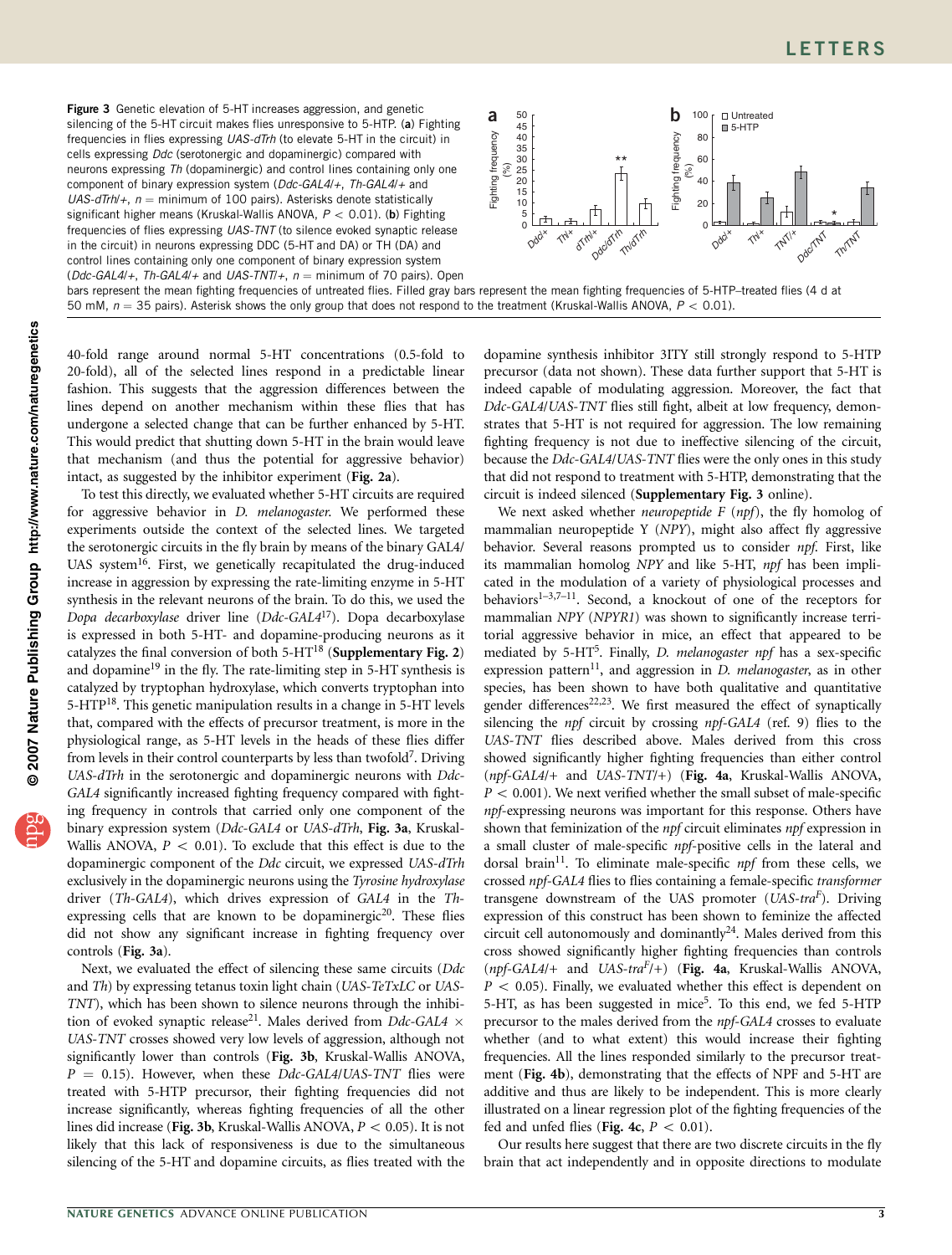## LETTERS

Figure 4 Genetic silencing of the *npf* circuit increases aggression independently of 5-HTP– induced aggression. (a) Fighting frequencies in flies expressing UAS-TNT (silenced) or UAS-tra<sup>F</sup> (feminized  $=$  loss of male-specific npf) npf circuits compared with controls expressing only one component of the UAS/GAL4 system  $(UAS-TNT/+, npf-GAL4/+, UAS-tra<sup>F</sup>/+,$  $n =$  minimum of 70 pairs). Asterisks denote significance compared with controls (Kruskal-Wallis ANOVA: \*\*\*,  $P < 0.001$ ; \*,  $P < 0.05$ ). (b) Fighting frequencies in flies from the same genotypes treated with 50 mM



5-HTP for 4 d ( $n =$  minimum of 49 pairs). Asterisks denote significance compared with controls (Kruskal-Wallis ANOVA, \*\*\*,  $P < 0.001$ , \*\*,  $P < 0.01$ ). (c) Linear regression of fighting frequencies from a compared with  $\mathbf{b}$  ( $P < 0.01$ ). Gray line connects the predicted values (filled gray squares). Filled black dots represent the actual data  $(\pm$  s.e.m.).

aggression. The 5-HT results in the selected lines argue that the changes that have occurred over the course of roughly 40 generations of selection did not involve the 5-HT circuits or the sensitivity to modulation by these circuits, as both aggressive and neutral lines respond equivalently to precursor and inhibitor treatment. This suggests that the fly brain harbors some regulatory center(s) that normally regulate(s) the aggressive behavioral output and that can be influenced by 5-HT. This interpretation is further bolstered by the fact that 5-HT does not seem to be necessary for aggressive behavior. In contrast, the aggression-inducing effect of silencing the npf circuit suggests that NPF normally acts as a brake on the animal's aggressive output. This male-specific modulation can be induced by elimination of npf expression from just a few male-specific npf-expressing neurons in the brain. Females have low levels of aggression compared with males and do not express npf in these neurons, suggesting that decreasing NPF by itself is not sufficient to induce more aggressive behavior. This further supports the existence of a circuit that is required for aggression and that is inhibited by NPF. Moreover, others have shown that silencing the *npf* circuit (or just its male-specific component) decreases normal courtship<sup>11</sup>. This result, in conjunction with our current findings, suggests that decreasing NPF can simultaneously increase aggressive behavior and suppress courtship behavior. Territorial males often switch rapidly between these two behaviors depending on who invades their territory: when a male intruder enters the territory, the territory holder will almost invariably quickly chase him off, but when a female enters, the territorial male will generally switch to courtship behavior in an attempt to mate with her. We propose that small fluctuations in neuropeptide secretion from the npf circuit could represent the neuronal mechanism that allows for this flexibility in behavioral output. Finally, it is notable that both modulators of aggressive behavior identified here also affect aggression in mammals, because it suggests that the molecular roots for this complex social behavior are of ancient evolutionary origin.

### METHODS

Stocks and breeding conditions. The selected lines and the selection procedure have been described previously<sup>14</sup>. The selected lines were all derived from the same starting population and kept separate throughout the selection. They were named AggrI, AggrII, NeutrI and NeutrII. The following stocks were standardized against our wild-type laboratory strain Canton S as previously described<sup>14</sup>: Ddc-GAL4/TM3, Ser and Th-GAL4/TM3, Ser (provided by J. Hirsch, University of Virginia), UAS-TNT (provided by U. Heberlein, University of San Francisco),  $UAS-tra<sup>F</sup>$  and  $UAS-dTrh$ . The latter stock was made with a sequence-verified construct generated by directionally cloning the dTrh cDNA (clone GH12537, corresponding to CG9122 obtained from Research Genomics) into the pUAST vector using EcoRI and XhoI restriction sites. Transformants were generated by

T. Stone (University of California, San Diego) as previously described<sup>25</sup>. The yw; npf-GAL4/CyO stock was provided by P. Shen (University of Georgia). This stock was not background standardized but was outcrossed against Canton S or Canton S standardized lines in all experiments. All flies were reared in plastic bottles on yeast, dark corn syrup and agar food at room temperature  $(22.5 \pm 0.5$  °C) on a 12-h light/12-h dark cycle.

Drug treatment and serotonin measurement. For 5-HT measurements in the heads of males from the untreated selected lines, a minimum of ten replicates of 20–40 5- to 7-d-old males of each line were frozen in liquid nitrogen and their heads separated from their bodies on dry ice using a sieve, as previously described<sup>26</sup>. Heads were then analyzed for 5-HT levels by HPLC as previously described<sup>27,28</sup>. Males were tested over several generations (generations 36–39).

For dose-response curves, 3-d-old males were put on our fly food recipe described above, with drugs mixed in at concentrations ranging from 1–100 mM for 5-HTP and 1–50 mM for aMTP (25 mg ascorbic acid was added per 100 ml food as a stabilizer). Flies fed 100 mM 5-HTP have 5-HT increases of roughly 50-fold, but at this concentration the drug crystallizes into salt clumps on the food surface (H.A.D., unpublished observation). A minimum of four replicates of 20–40 males were tested for each concentration. After 4 d of treatment, the flies were killed and analyzed as above. For time courses, males were treated with 50 mM 5-HTP and 20 mM aMTP for 1–4 d. A minimum of four replicates of 20–40 males were tested for each time point. All males were sacrificed at 7 d of age and analyzed as above. Dose-response curves and time courses were generated based on measurements on heads from the NeutrI line. To verify that all the selected lines responded similarly to these treatments, a minimum of four replicates of 20–40 3-d-old males of each line were fed 50 mM 5-HTP and 20 mM aMTP for 4 d and were sacrificed and analyzed as above. For behavioral experiments, 3-d-old males were put on food with 50 mM 5-HTP or 20 mM aMTP for 3 d in groups of 10–20. The day before testing, they were isolated in individual tubes with food containing the same concentration of each drug.

Aggression assay. All aggression analysis was done in the arena assay that we have previously described<sup>14</sup>. Briefly, we used an arena chamber (1.3-cm-thick rectangular plate (15.2  $\times$  10.8 cm) with 35 evenly spaced cells (1.6 cm diameter, 1.1 cm high), arranged in 5  $\times$  7 rows<sup>14</sup> (**Supplementary Fig. 1**). The insides of the cells were coated with Fluon (Northern Products) to prevent the flies from walking on the walls of the cell. The chamber was placed on a bed of 2% agarose and covered with a plastic lid. One pair of 5- to 7-d-old males was introduced in each arena through a loading hole in the cover plate that was plugged with a small cotton plug. When all the males were loaded, the cover plate was gently moved up so that the loading holes now aligned just above each arena, and the cotton plugs were removed. The chamber was then filmed for 15 min after a 5-min adjustment phase. All males were collected on the day of eclosion and were isolated 1 d before analysis, because isolation has been shown to increase subsequent aggressive behavior<sup>29</sup>. A minimum of 70 pairs of males were tested for every line for each drug treatment. For the genetically manipulated flies, 70–100 pairs were analyzed for each untreated line and 35–49 pairs for the treated lines. Four parameters were used for quantification